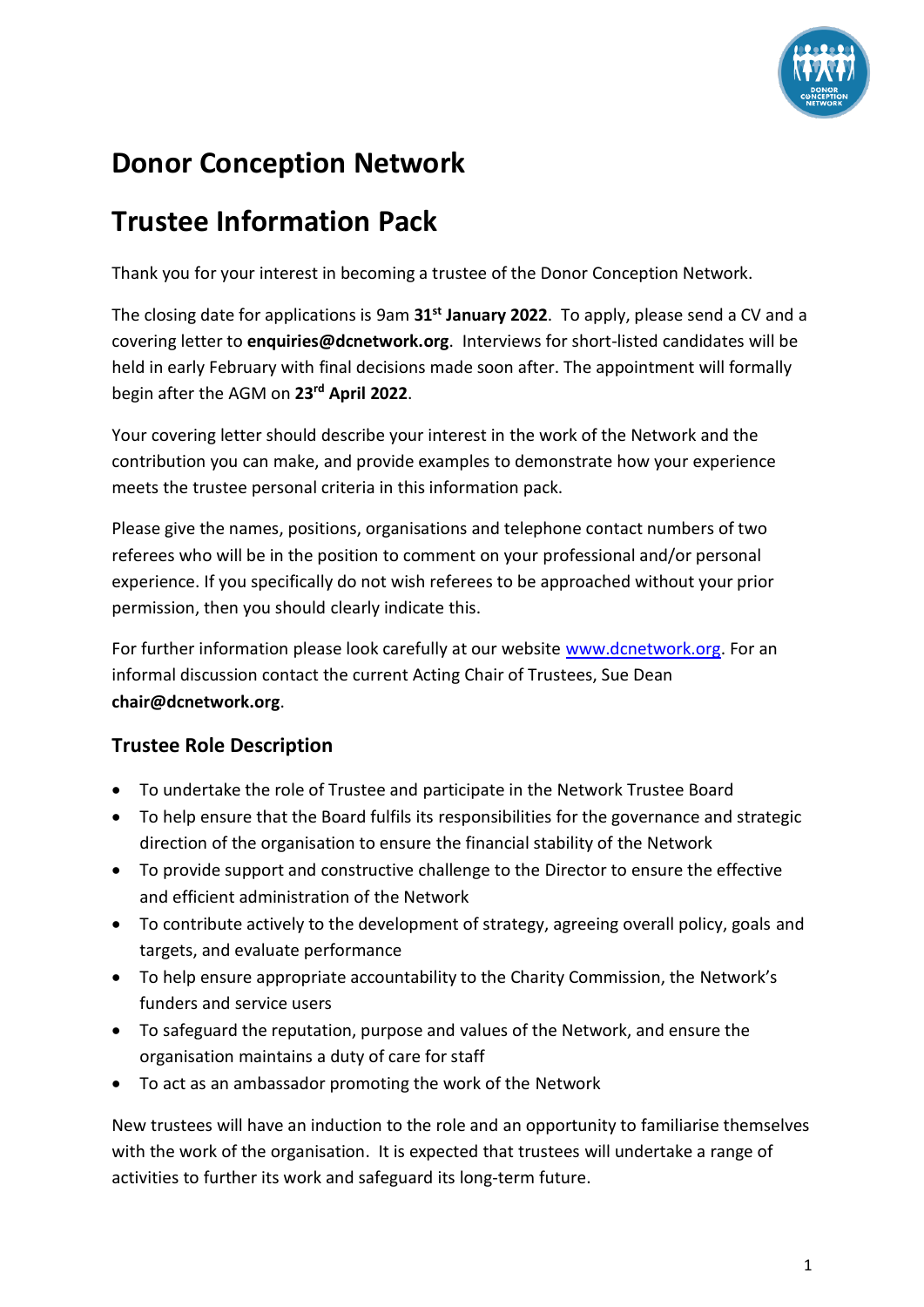

These will include:

- Attending Board meetings and other meetings as necessary (currently Friday afternoons in London)
- Attending at least one national conference a year
- Using skills, knowledge and experience to help the Board reach sound decisions. This may involve scrutinising Board papers, leading discussions, focusing on key issues, providing advice and guidance on new and existing initiatives and other issues in which they have special expertise
- Active involvement in advancing the work of the Network throughout the year and supporting the Director and staff

Trustees serve for a three-year term that is renewable at the end of the term. A trustee is required to act reasonably and prudently in all matters relating to the charity and always bear the interests of the Network in mind.

The Charities Act disqualifies anyone who:

- has been convicted of an offence involving deception or dishonesty, unless the conviction is spent
- is an undischarged bankrupt
- has previously been removed from trusteeship of a charity by the court or the Charity **Commissioners**
- is under a disqualification order under the Company Directors Disqualification Act 1986

It is an offence to act as a charity trustee while disqualified unless the Charity Commission has given a waiver under section 72(4) of the Charities Act 1993.

#### **Trustee Personal Criteria**

#### **Essential**

- **1. Experience, knowledge and understanding**
- Understanding and acceptance of the legal duties, responsibilities and liabilities of trusteeship and an understanding of the respective roles of the Chair, Trustees and Director
- A record of achievement within the applicant's professional or personal life
- A commitment to the aims of the Network
- Experience, or an understanding of, managing relationships with external stakeholders/business partners
- An understanding of, and commitment to, the values of accountability, probity and openness
- Empathy and understanding of donor conception issues. This could be in a personal, practical or professional capacity.